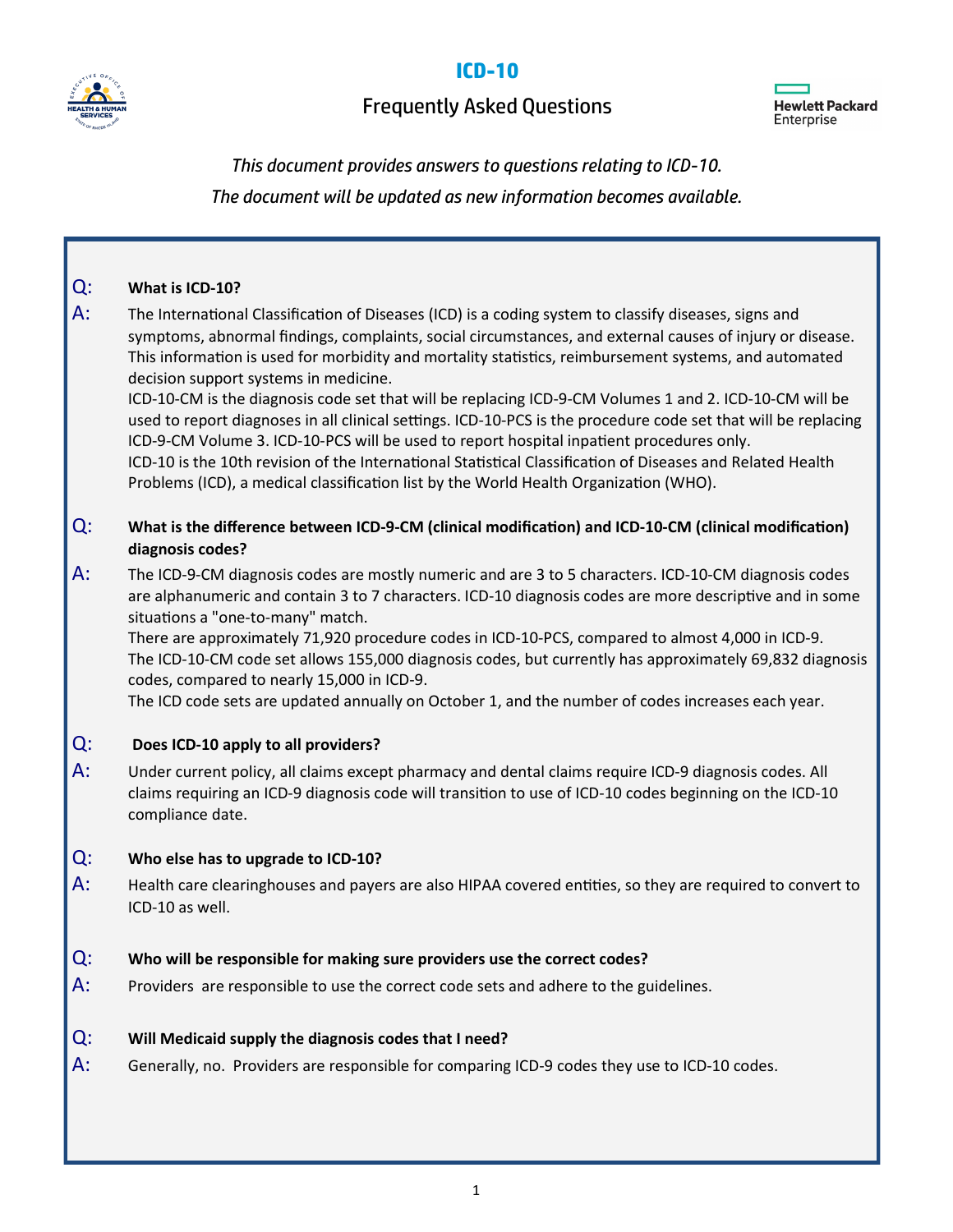#### Q: **What should we be doing about our computer systems?**

A: Review your file layouts and where your files are stored to be sure the fields and your system can accommodate the additional code length. Contact your software vendor to resolve any concerns. You can further prepare by familiarizing yourself with the ICD-10 code set and coding guidelines to help assess the impact on your system.

#### Q: **What is the compliance deadline for ICD-10?**

A: The Department of Health and Human Services (HHS) has set October 1, 2015 as the compliance deadline.

#### Q: **Will there be a phased implementation of ICD-10 or is there a hard cutover date?**

A: The ICD-10 implementation date is now set to October 1, 2015, with no exceptions. This is a hard cutover date.

#### Q: **Will Rhode Island Medicaid support both ICD-9 and ICD-10 code sets?**

- A: Yes, RI Medicaid will support both code sets based on the claim date of service. Date(s) of service will determine which code set is used to submit the claim.
- Q: **Will RI Medicaid test ICD-10 with trading partners, vendors and providers? If yes, when will testing guidelines be available?**
- A: Yes. RI Medicaid will test some trading partners, vendors, and providers.

#### Q: **Will ICD-10 codes replace the Current Procedural Terminology (CPT) procedure coding?**

- A: No. The switch to ICD-10 does not affect CPT coding for outpatient procedures. Like ICD-9 procedure codes, ICD-10 PCS codes are for hospital inpatient procedures only.
	- •ICD-10-CM codes will be used for all inpatient and outpatient diagnoses
	- •ICD-10-PCS will only be used by hospitals for inpatient procedures
	- •CPT will be used by all healthcare providers for outpatient procedures

#### Q: **Are the ICD-10 code books available now?**

A: Yes, The ICD-10 CM, ICD-10-PCS code sets are available where you normally purchase your medical reference guides.

#### Q: **Do I have to use the full number of characters required for a code?**

A: A three-character code is to be used only if it is not further subdivided. A code is invalid if it has not been coded to the full number of characters required for that code.